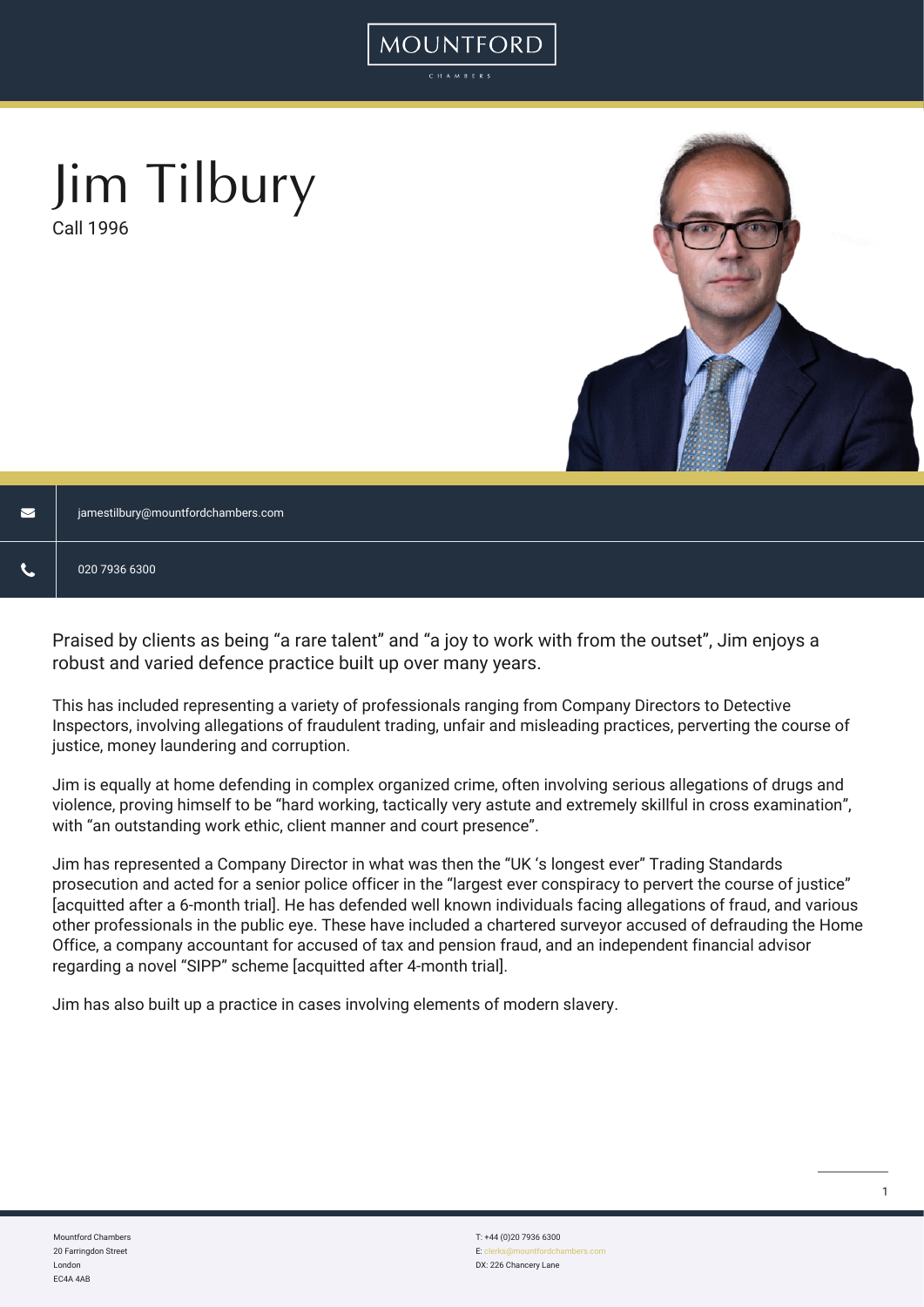# Expertise

### Crime

Jim has considerable experience in defending in complex organized crime. He is presently instructed in numerous complex lengthy matters involving OCGs and kidnap, blackmail, money laundering and drugs.

**MOUNTFORD** 

#### Notable Crime cases

R v Talawilla [February 2021] Warwick Crown Court

Multi handed trial involving allegations of perverting the course of justice following murder

R v Jones [Winter 2020] Mold Crown Court

Multi handed trial involving allegations of perverting the course of justice following murder

R v Plesniak [Summer 2019] Kingston Crown Court

Operation Steak; 2-month trial involving serious allegations of violence in turf war by a Hells Angels biker group against rivals

R v Diasamidze [Autumn 2018] Isleworth Crown Court

2-month trial involving multi handed allegations of immigration conspiracy

R v Bohuslava [Summer 2018] Leeds Crown Court

Operation Angelstoke; 2-month trial involving Slovakian OCG and modern slavery, exploitation and trafficking into the UK

R v Windass [Spring 2018] Sheffield Crown Court

Operation Gold; multi handed allegations involving OCG, conversion of firearms and supply of drugs

R v Hussain [May 2017] Birmingham Crown Court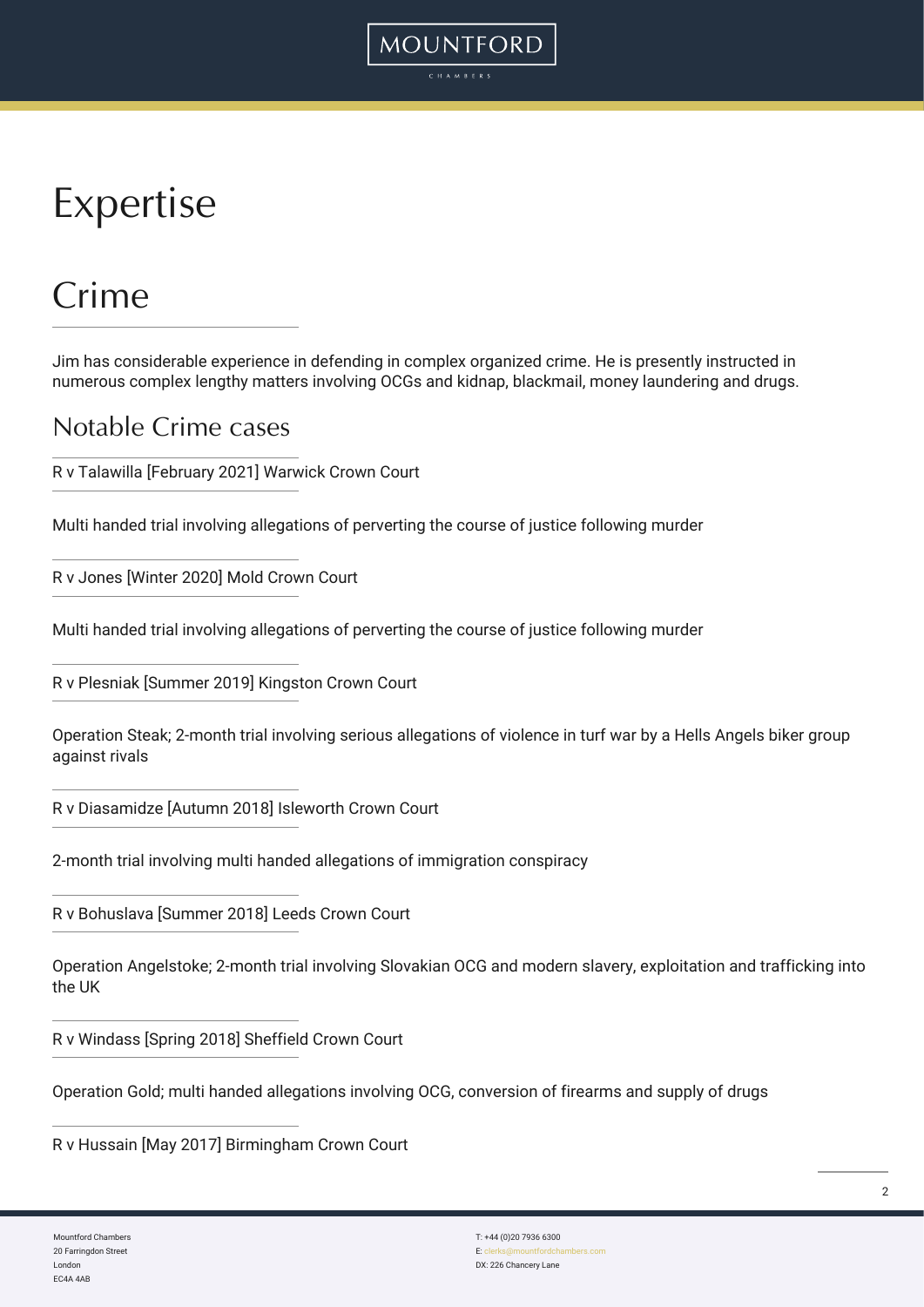

Operation Granthall; multi handed allegations of conspiracy to supply class A drugs

R v Clarke [Jan-Feb 2017] Birmingham Crown Court

Operation Typhoon; secured acquittal in multi handed drugs conspiracy

R v Zafar [May-June 2017] Manchester Crown Court

Modern day slavery trial; acquitted after 7 weeks

R v Kulikowski [Feb 2014] Guilford Crown Court

Successful defence of young student in group violence allegations including manslaughter

R v Mouncher [July-December 2011] Swansea Crown Court

Junior counsel for lead defendant, a Detective Inspector, facing allegations of perverting the course of justice, arising from the original police investigation into the Lynette White murder; acquitted after 5-month trial involving over 70,000 pages of evidence and protracted disclosure issues

### Business Crime & Fraud

Jim has successfully represented a variety of professionals over the years, some of which have been in the public eye. This has included finance directors, company accountants, trustees for charity and independent financial advisors

Notable Business Crime & Fraud cases

R v Keeber [Autumn 2020] Bristol Crown Court

Successful defence of fraud manager for GWR facing allegations of payroll and expenses fraud; prosecuted by silk and junior

R v McDonald [Autumn 2018] Newcastle Crown Court

Represented company accountant in allegations of multi million pound tax and VAT fraud